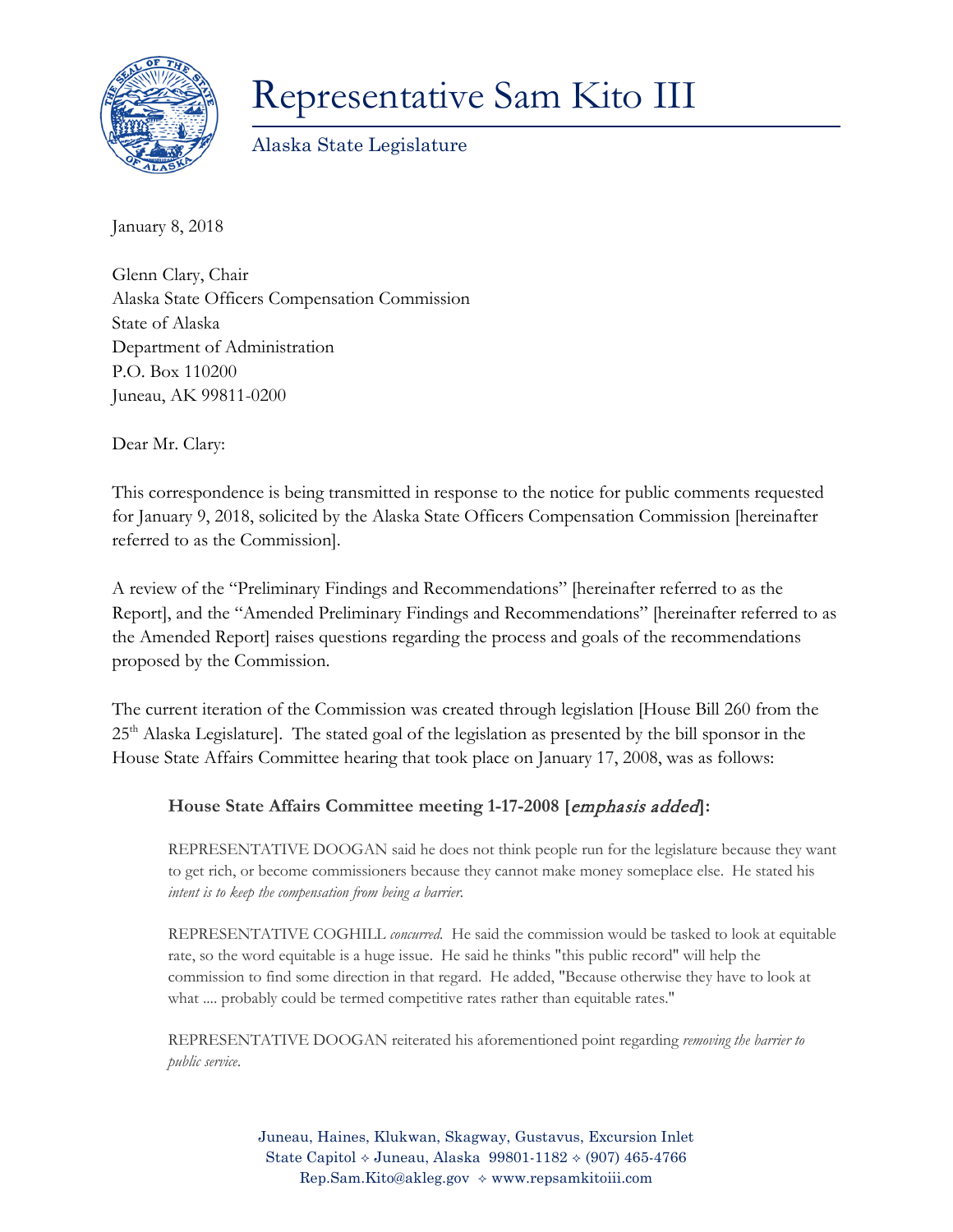Mr. Glenn Cleary, Chair January 8, 2018 Page 2

<span id="page-1-0"></span> $\overline{a}$ 

This sentiment was further expressed during the House Finance Committee hearing that took place on January 30, 2008, where Representative Nelson noted "… that it is wrong to have more rich and retired people doing the work for the State and that it is better for the legislative body to have more variety in who serves."

Representative Nelson's sentiment was greeted with concurrence from the bill sponsor Representative Doogan who stated that he "wholeheartedly agreed. He added that many people are kept from public office because of their obligations in life versus the compensation offered."

The Commission, in its Report and Amended Report, recommends that legislator salaries be reduced by 10%, and that "per diem continue to be paid based on the federal rate, however, legislators would not be eligible for per diem if the session was being held within 50 miles of their primary residence."

The reasoning provided by the Commission for making its recommendations is contained in the following statement, and only in the following statement, included in the original Report:

"Due to budget constraints, various groups within the State of Alaska are seeing reductions in areas such as wages and the Permanent Fund Dividend. While many legislators do spend more time serving the public than the 90 day session, it is important that their wages reflect some reduction to be in line with reductions found elsewhere and to assist in overall budget reductions."

Without evidence or backup, this statement is left to stand alone, and can only be interpreted as the opinion of the Commission, and not as a deliberative statement.

The actions of the Commission are precisely contrary to the original intent of the legislation to "... keep compensation from being a barrier" to public service. Decreasing the salaries of all legislators, and eliminating per diem for some legislators, will only result in fewer Alaskans being willing to put their names forward to serve their fellow Alaskans in the state legislature.

In the Report, the Commission claims that "various groups within the State of Alaska are seeing reductions in ... wages", and that the Commission's proposed reduction should "be in line with reductions found elsewhere". The 10% wage reduction proposed by the Commission was offered as a reflection of "reductions found elsewhere", however, the Report or Amended Report fail to provide evidence that other industries have experienced wage reductions approximating 10%. In fact, the Governor, Lt. Governor, and each principal executive department head, who are also under the purview of the Commission, have not seen reductions in wages or benefits<sup>[1](#page-1-0)</sup>. Further, the Report states: "With Regards to the Governors, Lieutenant Governor and executive salaries, the commission decided to not make any recommendations." This statement is provided without explanation, background or evidence, and can only be interpreted as favoritism towards the Governor and Administration given the stated goal of the Commission to "… assist in overall budget reductions."

<sup>&</sup>lt;sup>1</sup> Non-department head employees of the State of Alaska have not experienced reductions in wages or benefits either. However, State of Alaska employees have not seen wage increases due to the Governor freezing merit and step increases.